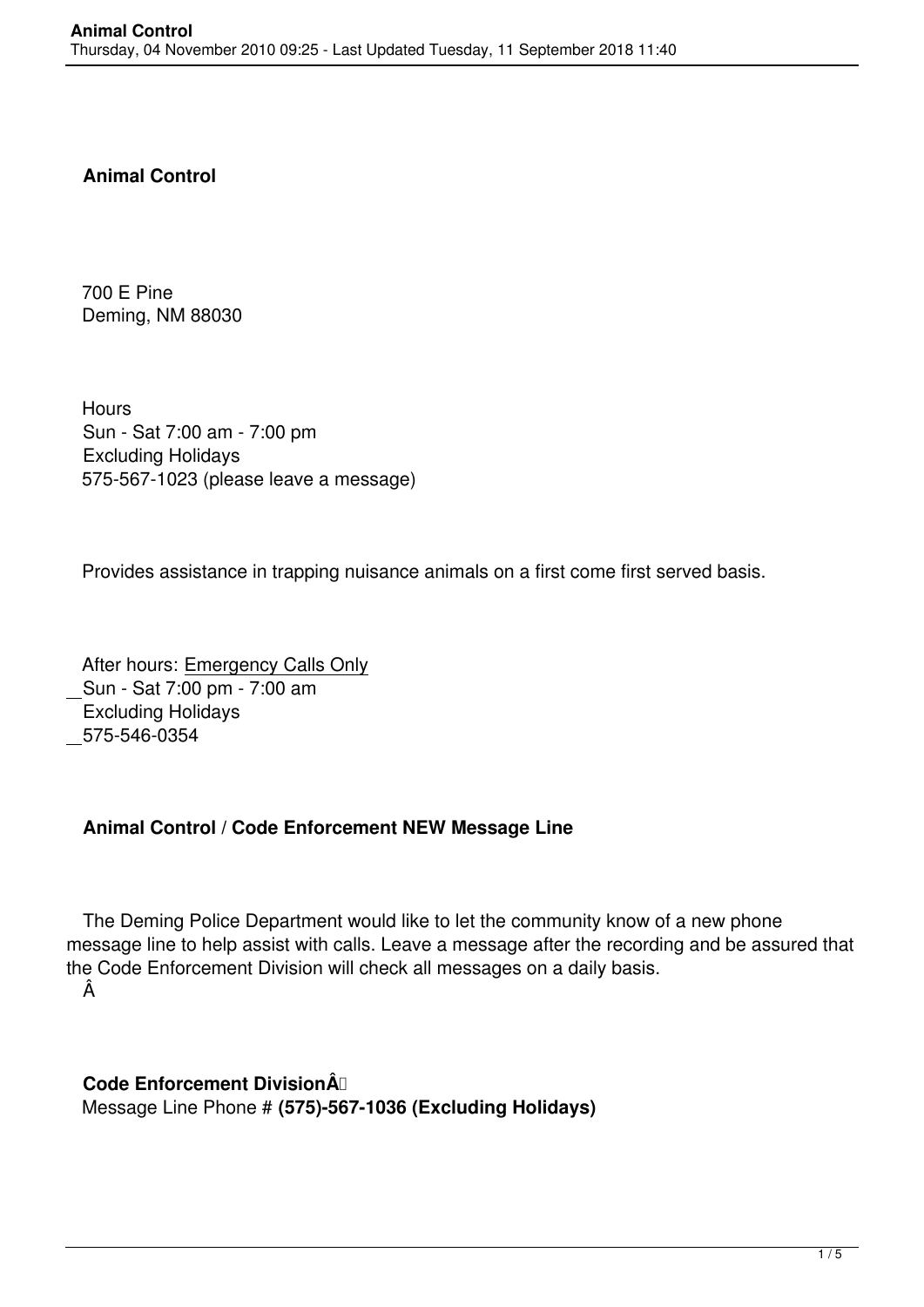After hours: Emergency Calls Only Sunday - Saturday 7:00 pm - 7:00 am **(575)-546-0354**

**General Information**

## **6-2-7: LICENSES AND PERMITS REQUIRED:**

 **Annual License: Any person who shall keep or harbor any dog on his premises shall pay a city license fee per annum for each spayed or neutered dog, and a different fee per annum for each intact dog so kept or harbored on such premises. Licenses are available throughout the year but must be renewed on or before January 1 annually.**

 **Deming Animal Shelter 2135 Donate Avenue SE Deming, NM 88030**

**Hours**  Mon - Fri 11:00 am - 5:30 pm Sat 11:00 am - 2:00 pm 575-546-2024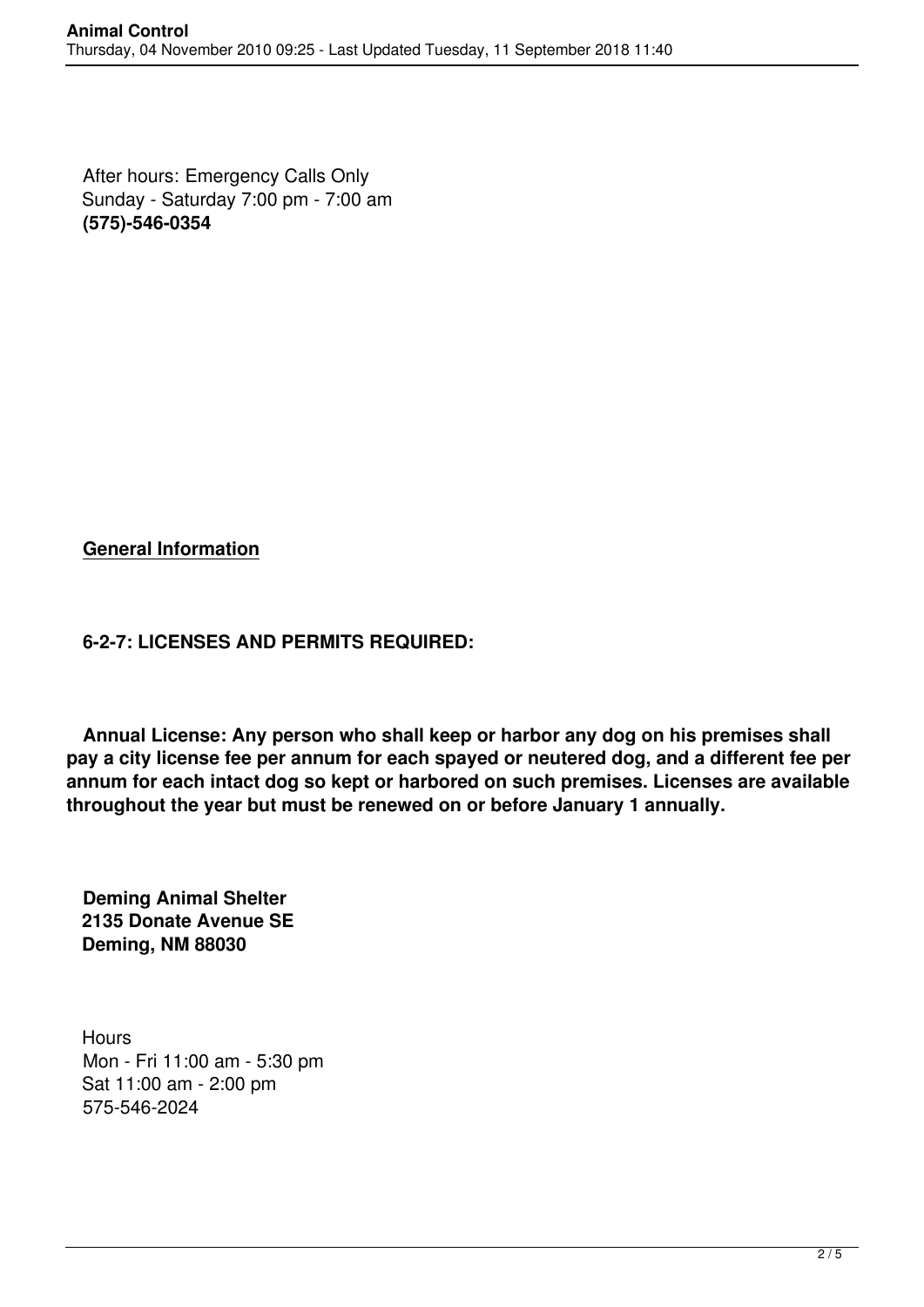License Fees:

Spayed or Neutered animals - \$3.00 Unspayed or Unneutered animals - \$5.00 Financial Assistance Is Available to Spay and Neuter Your Pets.

The Deming Animal Shelter has pets available for adoption and can be viewed on their website

They also provide Drop Pens for any person unable to keep pets.

## **Deming Animal Guardians**

**PO BOX 1275 Deming, NM 88031** 575-546-9711

The Deming Animal Guardians an All Volunteer 501(c)(3) Charitable Group gives DISCOUNT COUPONSÂ to **Eligible Families for Spay/Neuter Assistance** 

**PDF** 

Â

Â

6-2-10: RABIES CONTROL: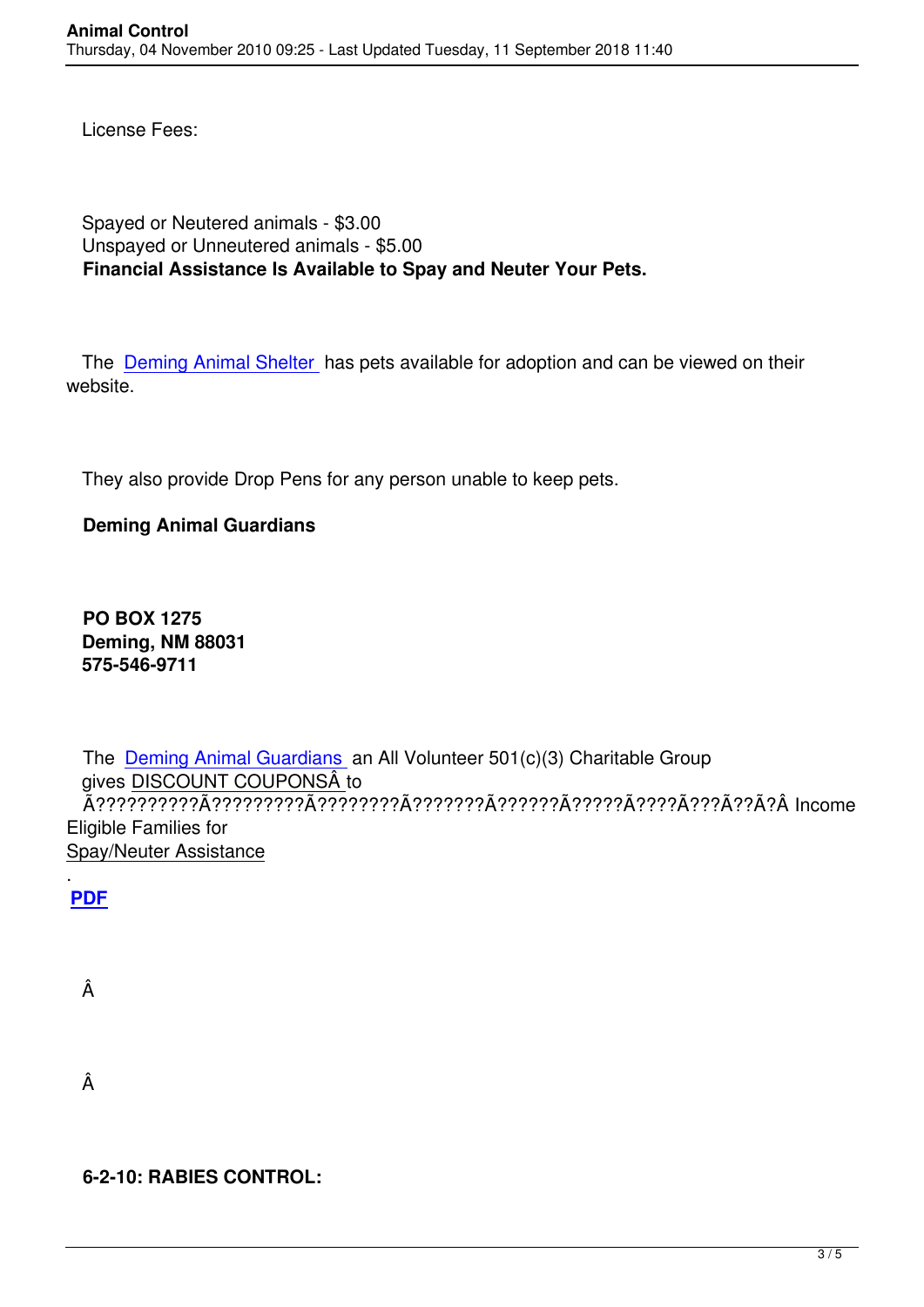**A. Vaccination Required: It shall be unlawful for any person to own any dog or cat over three (3) months of age within the city limits that is not immunized against rabies. The animal shall receive a booster within the twelve (12) month interval following the initial vaccination. Every such animal shall be revaccinate within twelve (12) months if a one year vaccine is used or within thirty six (36) months if a three (3) year vaccine is used as provided in New Mexico department of health regulation 7.4.2.8(A) NMAC. (Word. 1078, 8-11-2003) Distemper/Parvo vaccinations are highly recommended yearly, but are optional.**

**1 year and 3 year rabies vaccinations are available thru local Veterinarians:**

**Deming Animal Clinic**

 **Columbus Rd SE 2900 J Street Deming, NM 88030** $\hat{A}$ 

Small & Large AnimalsÂ **Don Haynes, DVM**

 **6-2-11: OWNER RESPONSIBILITY:**

 **E. Off Premises: When off the premises, dogs must be restrained by a leash not exceeding six feet (6') in length. An exception is when the owner or keeper physically carries or holds said animal in his hands. Nothing in this section shall be construed as allowing any animal under physical restraint to commit any act defined as unlawful in this chapter.**